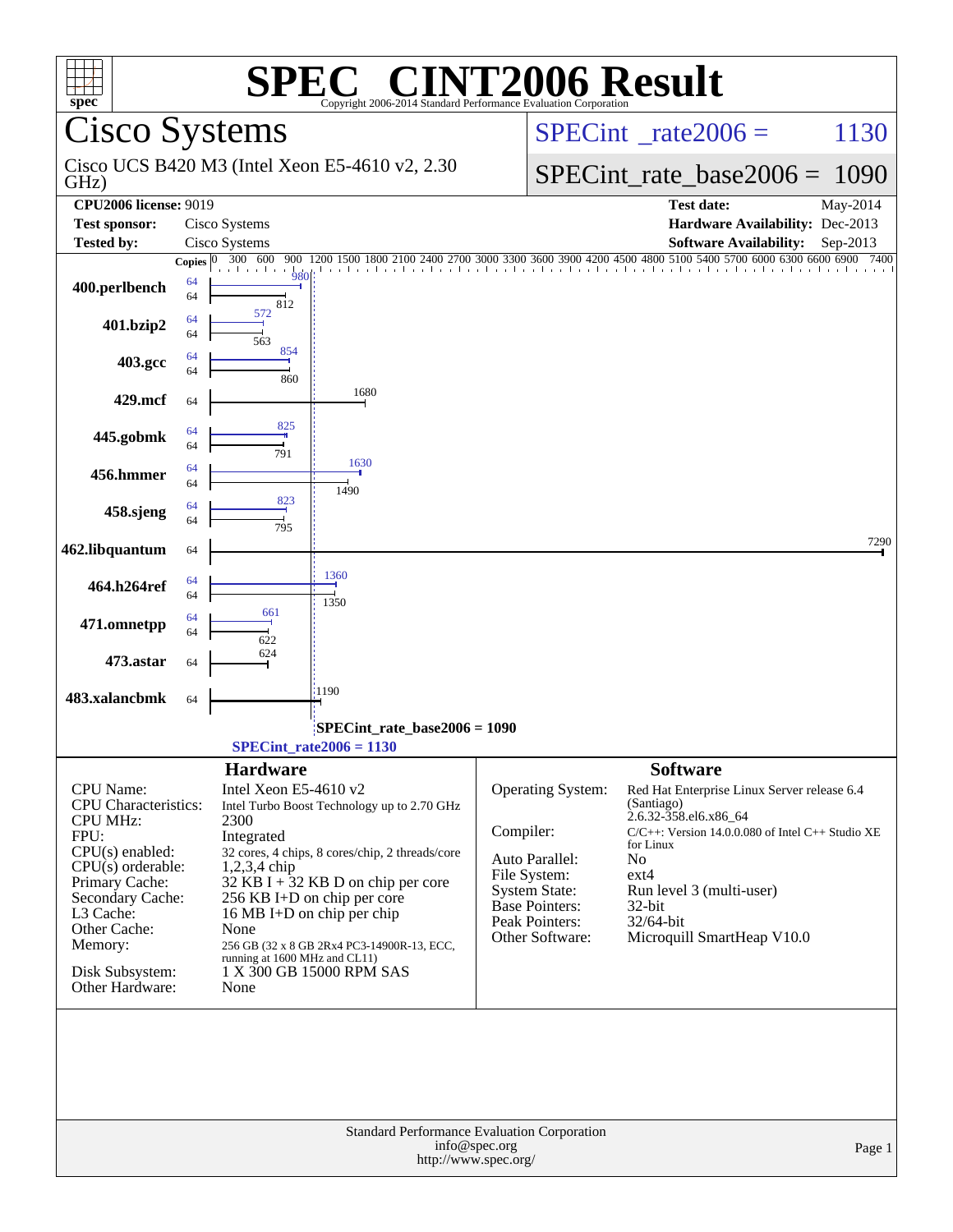

Cisco Systems

GHz) Cisco UCS B420 M3 (Intel Xeon E5-4610 v2, 2.30 SPECint rate $2006 = 1130$ 

### [SPECint\\_rate\\_base2006 =](http://www.spec.org/auto/cpu2006/Docs/result-fields.html#SPECintratebase2006) 1090

**[CPU2006 license:](http://www.spec.org/auto/cpu2006/Docs/result-fields.html#CPU2006license)** 9019 **[Test date:](http://www.spec.org/auto/cpu2006/Docs/result-fields.html#Testdate)** May-2014 **[Test sponsor:](http://www.spec.org/auto/cpu2006/Docs/result-fields.html#Testsponsor)** Cisco Systems **[Hardware Availability:](http://www.spec.org/auto/cpu2006/Docs/result-fields.html#HardwareAvailability)** Dec-2013 **[Tested by:](http://www.spec.org/auto/cpu2006/Docs/result-fields.html#Testedby)** Cisco Systems **[Software Availability:](http://www.spec.org/auto/cpu2006/Docs/result-fields.html#SoftwareAvailability)** Sep-2013

#### **[Results Table](http://www.spec.org/auto/cpu2006/Docs/result-fields.html#ResultsTable)**

|                    | <b>Base</b>   |                |       |                |             |                | <b>Peak</b> |               |                |              |                                                                                                          |              |                |              |
|--------------------|---------------|----------------|-------|----------------|-------------|----------------|-------------|---------------|----------------|--------------|----------------------------------------------------------------------------------------------------------|--------------|----------------|--------------|
| <b>Benchmark</b>   | <b>Copies</b> | <b>Seconds</b> | Ratio | <b>Seconds</b> | Ratio       | <b>Seconds</b> | Ratio       | <b>Copies</b> | <b>Seconds</b> | <b>Ratio</b> | <b>Seconds</b>                                                                                           | <b>Ratio</b> | <b>Seconds</b> | <b>Ratio</b> |
| 400.perlbench      | 64            | 770            | 812   | 770            | 812         | 7701           | 812         | 64            | 643            | 972          | 638                                                                                                      | 981          | 638            | 980          |
| 401.bzip2          | 64            | 1097           | 563   | 1103           | 560l        | 1095           | 564I        | 64            | 1080           | 572          | 1078                                                                                                     | 573          | 1080           | 572          |
| $403.\mathrm{gcc}$ | 64            | 598            | 861   | 599            | <b>860l</b> | 601            | 858         | 64            | 603            | 854          | 605                                                                                                      | 851          | 601            | 857          |
| $429$ .mcf         | 64            | 348            | 1680  | 347            | 1680        | 349            | 1670        | 64            | 348            | 1680         | 347                                                                                                      | 1680         | 349            | 1670         |
| $445$ .gobm $k$    | 64            | 846            | 793   | 850            | 790         | 849            | 791         | 64            | 807            | 832          | 814                                                                                                      | 825          | 832            | 807          |
| 456.hmmer          | 64            | 401            | 1490  | 402            | 1490        | 401            | 14901       | 64            | 367            | 1630         | 369                                                                                                      | 1620         | 366            | 1630         |
| $458$ .sjeng       | 64            | 974            | 795   | 974            | 795         | 973            | 796I        | 64            | 941            | 823          | 939                                                                                                      | 825          | 940            | 823          |
| 462.libquantum     | 64            | 182            | 7280  | 182            | 7300        | 182            | 7290        | 64            | 182            | 7280         | 182                                                                                                      | 7300         | 182            | 7290         |
| 464.h264ref        | 64            | 1052           | 1350  | 1053           | 1350        | 1051           | 1350        | 64            | 1041           | 1360         | 1040                                                                                                     | 1360         | 1041           | 1360         |
| 471.omnetpp        | 64            | 643            | 622   | 643            | 622         | 643            | 622         | 64            | 605            | 661          | 605                                                                                                      | 661          | 606            | 660          |
| $473$ . astar      | 64            | 720            | 624   | 723            | 621         | 720            | 624         | 64            | 720            | 624          | 723                                                                                                      | 621          | 720            | 624          |
| 483.xalancbmk      | 64            | 370            | 1190  | 368            | 1200        | 370            | 1190        | 64            | 370            | 1190         | 368                                                                                                      | 1200         | 370            | <b>1190</b>  |
|                    |               |                |       |                |             |                |             |               |                |              | Results appear in the order in which they were run. Bold underlined text indicates a median measurement. |              |                |              |

#### **[Submit Notes](http://www.spec.org/auto/cpu2006/Docs/result-fields.html#SubmitNotes)**

 The numactl mechanism was used to bind copies to processors. The config file option 'submit' was used to generate numactl commands to bind each copy to a specific processor. For details, please see the config file.

#### **[Operating System Notes](http://www.spec.org/auto/cpu2006/Docs/result-fields.html#OperatingSystemNotes)**

Stack size set to unlimited using "ulimit -s unlimited"

#### **[Platform Notes](http://www.spec.org/auto/cpu2006/Docs/result-fields.html#PlatformNotes)**

Intel HT Technology = Enabled CPU performance set to HPC Power Technology set to Custom CPU Power State C6 set to Disabled CPU Power State C1 Enhanced set to Disabled Memory RAS configuration set to Maximum Performance DRAM Clock Throttling Set to Performance Sysinfo program /opt/cpu2006-1.2/config/sysinfo.rev6818 \$Rev: 6818 \$ \$Date:: 2012-07-17 #\$ e86d102572650a6e4d596a3cee98f191 running on rhel6.4 Mon May 19 20:54:35 2014

 This section contains SUT (System Under Test) info as seen by some common utilities. To remove or add to this section, see: <http://www.spec.org/cpu2006/Docs/config.html#sysinfo>

 From /proc/cpuinfo model name : Intel(R) Xeon(R) CPU E5-4610 v2 @ 2.30GHz Continued on next page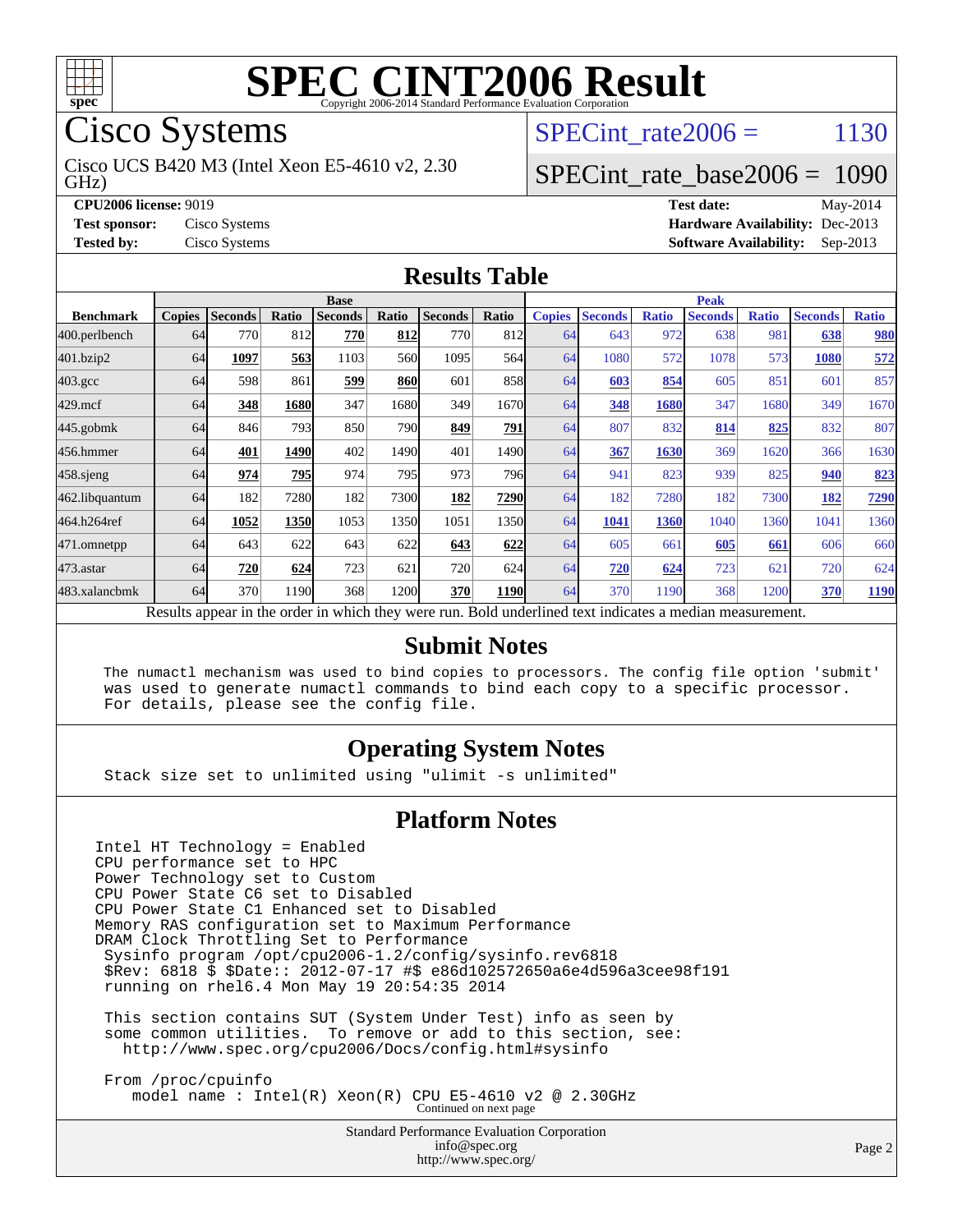

Cisco Systems

GHz) Cisco UCS B420 M3 (Intel Xeon E5-4610 v2, 2.30 SPECint rate $2006 = 1130$ 

[SPECint\\_rate\\_base2006 =](http://www.spec.org/auto/cpu2006/Docs/result-fields.html#SPECintratebase2006) 1090

**[CPU2006 license:](http://www.spec.org/auto/cpu2006/Docs/result-fields.html#CPU2006license)** 9019 **[Test date:](http://www.spec.org/auto/cpu2006/Docs/result-fields.html#Testdate)** May-2014 **[Test sponsor:](http://www.spec.org/auto/cpu2006/Docs/result-fields.html#Testsponsor)** Cisco Systems **[Hardware Availability:](http://www.spec.org/auto/cpu2006/Docs/result-fields.html#HardwareAvailability)** Dec-2013 **[Tested by:](http://www.spec.org/auto/cpu2006/Docs/result-fields.html#Testedby)** Cisco Systems **[Software Availability:](http://www.spec.org/auto/cpu2006/Docs/result-fields.html#SoftwareAvailability)** Sep-2013

#### **[Platform Notes \(Continued\)](http://www.spec.org/auto/cpu2006/Docs/result-fields.html#PlatformNotes)**

 4 "physical id"s (chips) 64 "processors" cores, siblings (Caution: counting these is hw and system dependent. The following excerpts from /proc/cpuinfo might not be reliable. Use with caution.) cpu cores : 8 siblings : 16 physical 0: cores 0 1 2 3 4 5 6 7 physical 1: cores 0 1 2 3 4 5 6 7 physical 2: cores 0 1 2 3 4 5 6 7 physical 3: cores 0 1 2 3 4 5 6 7 cache size : 16384 KB From /proc/meminfo<br>MemTotal: 264498024 kB HugePages\_Total: 0<br>Hugepagesize: 2048 kB Hugepagesize: /usr/bin/lsb\_release -d Red Hat Enterprise Linux Server release 6.4 (Santiago) From /etc/\*release\* /etc/\*version\* redhat-release: Red Hat Enterprise Linux Server release 6.4 (Santiago) system-release: Red Hat Enterprise Linux Server release 6.4 (Santiago) system-release-cpe: cpe:/o:redhat:enterprise\_linux:6server:ga:server uname -a: Linux rhel6.4 2.6.32-358.el6.x86\_64 #1 SMP Tue Jan 29 11:47:41 EST 2013 x86\_64 x86\_64 x86\_64 GNU/Linux run-level 3 May 19 16:27 SPEC is set to: /opt/cpu2006-1.2 Filesystem Type Size Used Avail Use% Mounted on<br>
/dev/sda1 ext4 275G 15G 246G 6% /  $15G$   $246G$  6% / Additional information from dmidecode: BIOS Cisco Systems, Inc. B420M3.2.2.1.8.042120142113 04/21/2014 Memory: 32x 0xAD00 HMT31GR7EFR4C-RD 8 GB 1600 MHz 2 rank 16x NO DIMM NO DIMM (End of data from sysinfo program)

#### **[General Notes](http://www.spec.org/auto/cpu2006/Docs/result-fields.html#GeneralNotes)**

Environment variables set by runspec before the start of the run: LD\_LIBRARY\_PATH = "/opt/cpu2006-1.2/libs/32:/opt/cpu2006-1.2/libs/64:/opt/cpu2006-1.2/sh"

 Binaries compiled on a system with 1x Core i7-860 CPU + 8GB memory using RedHat EL 6.4

Continued on next page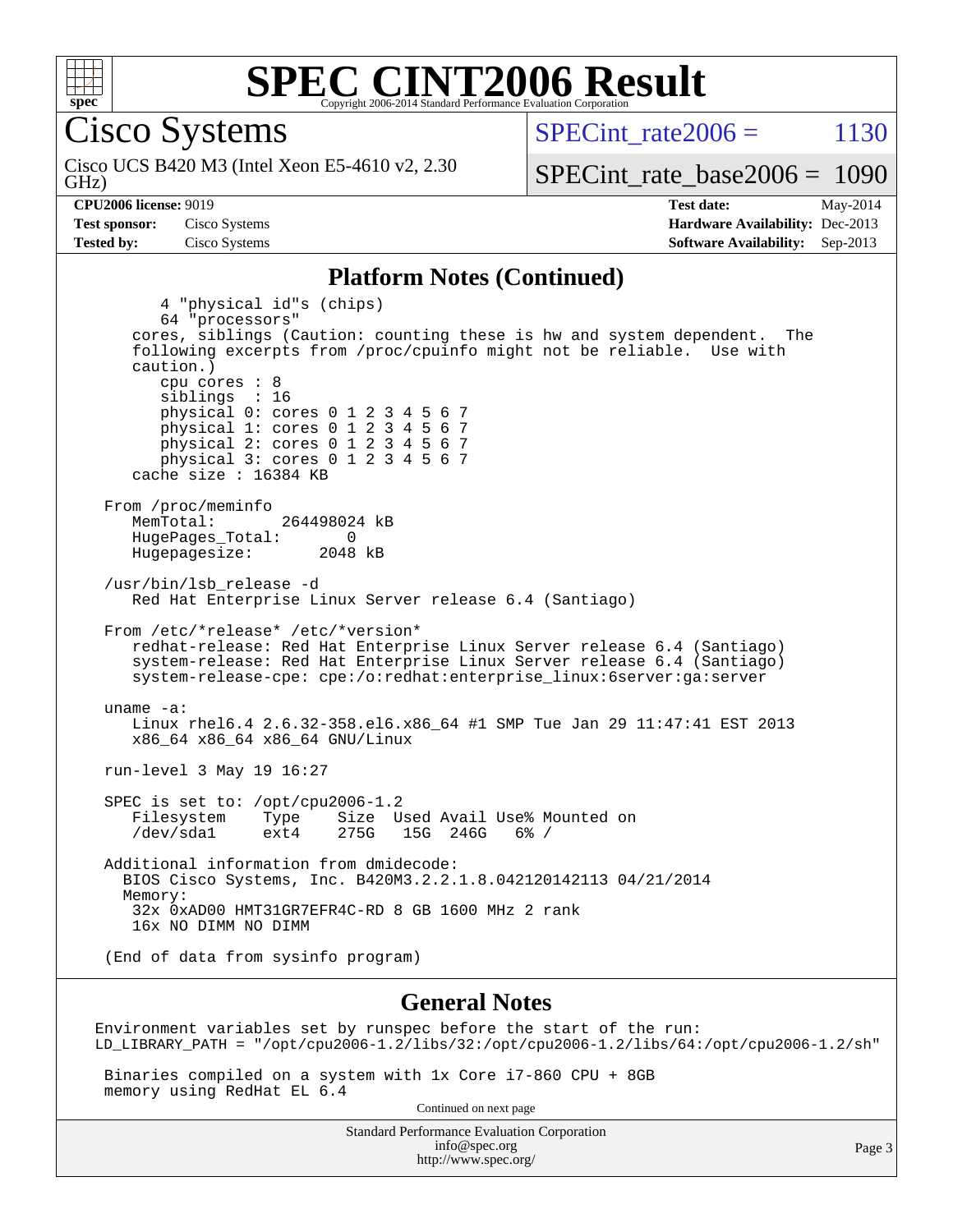

Cisco Systems

GHz) Cisco UCS B420 M3 (Intel Xeon E5-4610 v2, 2.30 SPECint rate $2006 = 1130$ 

[SPECint\\_rate\\_base2006 =](http://www.spec.org/auto/cpu2006/Docs/result-fields.html#SPECintratebase2006) 1090

**[CPU2006 license:](http://www.spec.org/auto/cpu2006/Docs/result-fields.html#CPU2006license)** 9019 **[Test date:](http://www.spec.org/auto/cpu2006/Docs/result-fields.html#Testdate)** May-2014 **[Test sponsor:](http://www.spec.org/auto/cpu2006/Docs/result-fields.html#Testsponsor)** Cisco Systems **[Hardware Availability:](http://www.spec.org/auto/cpu2006/Docs/result-fields.html#HardwareAvailability)** Dec-2013 **[Tested by:](http://www.spec.org/auto/cpu2006/Docs/result-fields.html#Testedby)** Cisco Systems **[Software Availability:](http://www.spec.org/auto/cpu2006/Docs/result-fields.html#SoftwareAvailability)** Sep-2013

#### **[General Notes \(Continued\)](http://www.spec.org/auto/cpu2006/Docs/result-fields.html#GeneralNotes)**

 Transparent Huge Pages enabled with: echo always > /sys/kernel/mm/redhat\_transparent\_hugepage/enabled Filesystem page cache cleared with: echo 1> /proc/sys/vm/drop\_caches runspec command invoked through numactl i.e.: numactl --interleave=all runspec <etc>

**[Base Compiler Invocation](http://www.spec.org/auto/cpu2006/Docs/result-fields.html#BaseCompilerInvocation)**

[C benchmarks](http://www.spec.org/auto/cpu2006/Docs/result-fields.html#Cbenchmarks): [icc -m32](http://www.spec.org/cpu2006/results/res2014q3/cpu2006-20140606-29827.flags.html#user_CCbase_intel_icc_5ff4a39e364c98233615fdd38438c6f2)

[C++ benchmarks:](http://www.spec.org/auto/cpu2006/Docs/result-fields.html#CXXbenchmarks) [icpc -m32](http://www.spec.org/cpu2006/results/res2014q3/cpu2006-20140606-29827.flags.html#user_CXXbase_intel_icpc_4e5a5ef1a53fd332b3c49e69c3330699)

### **[Base Portability Flags](http://www.spec.org/auto/cpu2006/Docs/result-fields.html#BasePortabilityFlags)**

 400.perlbench: [-DSPEC\\_CPU\\_LINUX\\_IA32](http://www.spec.org/cpu2006/results/res2014q3/cpu2006-20140606-29827.flags.html#b400.perlbench_baseCPORTABILITY_DSPEC_CPU_LINUX_IA32) 462.libquantum: [-DSPEC\\_CPU\\_LINUX](http://www.spec.org/cpu2006/results/res2014q3/cpu2006-20140606-29827.flags.html#b462.libquantum_baseCPORTABILITY_DSPEC_CPU_LINUX) 483.xalancbmk: [-DSPEC\\_CPU\\_LINUX](http://www.spec.org/cpu2006/results/res2014q3/cpu2006-20140606-29827.flags.html#b483.xalancbmk_baseCXXPORTABILITY_DSPEC_CPU_LINUX)

### **[Base Optimization Flags](http://www.spec.org/auto/cpu2006/Docs/result-fields.html#BaseOptimizationFlags)**

[C benchmarks](http://www.spec.org/auto/cpu2006/Docs/result-fields.html#Cbenchmarks):

[-xSSE4.2](http://www.spec.org/cpu2006/results/res2014q3/cpu2006-20140606-29827.flags.html#user_CCbase_f-xSSE42_f91528193cf0b216347adb8b939d4107) [-ipo](http://www.spec.org/cpu2006/results/res2014q3/cpu2006-20140606-29827.flags.html#user_CCbase_f-ipo) [-O3](http://www.spec.org/cpu2006/results/res2014q3/cpu2006-20140606-29827.flags.html#user_CCbase_f-O3) [-no-prec-div](http://www.spec.org/cpu2006/results/res2014q3/cpu2006-20140606-29827.flags.html#user_CCbase_f-no-prec-div) [-opt-prefetch](http://www.spec.org/cpu2006/results/res2014q3/cpu2006-20140606-29827.flags.html#user_CCbase_f-opt-prefetch) [-opt-mem-layout-trans=3](http://www.spec.org/cpu2006/results/res2014q3/cpu2006-20140606-29827.flags.html#user_CCbase_f-opt-mem-layout-trans_a7b82ad4bd7abf52556d4961a2ae94d5)

[C++ benchmarks:](http://www.spec.org/auto/cpu2006/Docs/result-fields.html#CXXbenchmarks)

[-xSSE4.2](http://www.spec.org/cpu2006/results/res2014q3/cpu2006-20140606-29827.flags.html#user_CXXbase_f-xSSE42_f91528193cf0b216347adb8b939d4107) [-ipo](http://www.spec.org/cpu2006/results/res2014q3/cpu2006-20140606-29827.flags.html#user_CXXbase_f-ipo) [-O3](http://www.spec.org/cpu2006/results/res2014q3/cpu2006-20140606-29827.flags.html#user_CXXbase_f-O3) [-no-prec-div](http://www.spec.org/cpu2006/results/res2014q3/cpu2006-20140606-29827.flags.html#user_CXXbase_f-no-prec-div) [-opt-prefetch](http://www.spec.org/cpu2006/results/res2014q3/cpu2006-20140606-29827.flags.html#user_CXXbase_f-opt-prefetch) [-opt-mem-layout-trans=3](http://www.spec.org/cpu2006/results/res2014q3/cpu2006-20140606-29827.flags.html#user_CXXbase_f-opt-mem-layout-trans_a7b82ad4bd7abf52556d4961a2ae94d5) [-Wl,-z,muldefs](http://www.spec.org/cpu2006/results/res2014q3/cpu2006-20140606-29827.flags.html#user_CXXbase_link_force_multiple1_74079c344b956b9658436fd1b6dd3a8a) [-L/sh -lsmartheap](http://www.spec.org/cpu2006/results/res2014q3/cpu2006-20140606-29827.flags.html#user_CXXbase_SmartHeap_32f6c82aa1ed9c52345d30cf6e4a0499)

### **[Base Other Flags](http://www.spec.org/auto/cpu2006/Docs/result-fields.html#BaseOtherFlags)**

[C benchmarks](http://www.spec.org/auto/cpu2006/Docs/result-fields.html#Cbenchmarks):

403.gcc: [-Dalloca=\\_alloca](http://www.spec.org/cpu2006/results/res2014q3/cpu2006-20140606-29827.flags.html#b403.gcc_baseEXTRA_CFLAGS_Dalloca_be3056838c12de2578596ca5467af7f3)

### **[Peak Compiler Invocation](http://www.spec.org/auto/cpu2006/Docs/result-fields.html#PeakCompilerInvocation)**

[C benchmarks \(except as noted below\)](http://www.spec.org/auto/cpu2006/Docs/result-fields.html#Cbenchmarksexceptasnotedbelow): [icc -m32](http://www.spec.org/cpu2006/results/res2014q3/cpu2006-20140606-29827.flags.html#user_CCpeak_intel_icc_5ff4a39e364c98233615fdd38438c6f2)

Continued on next page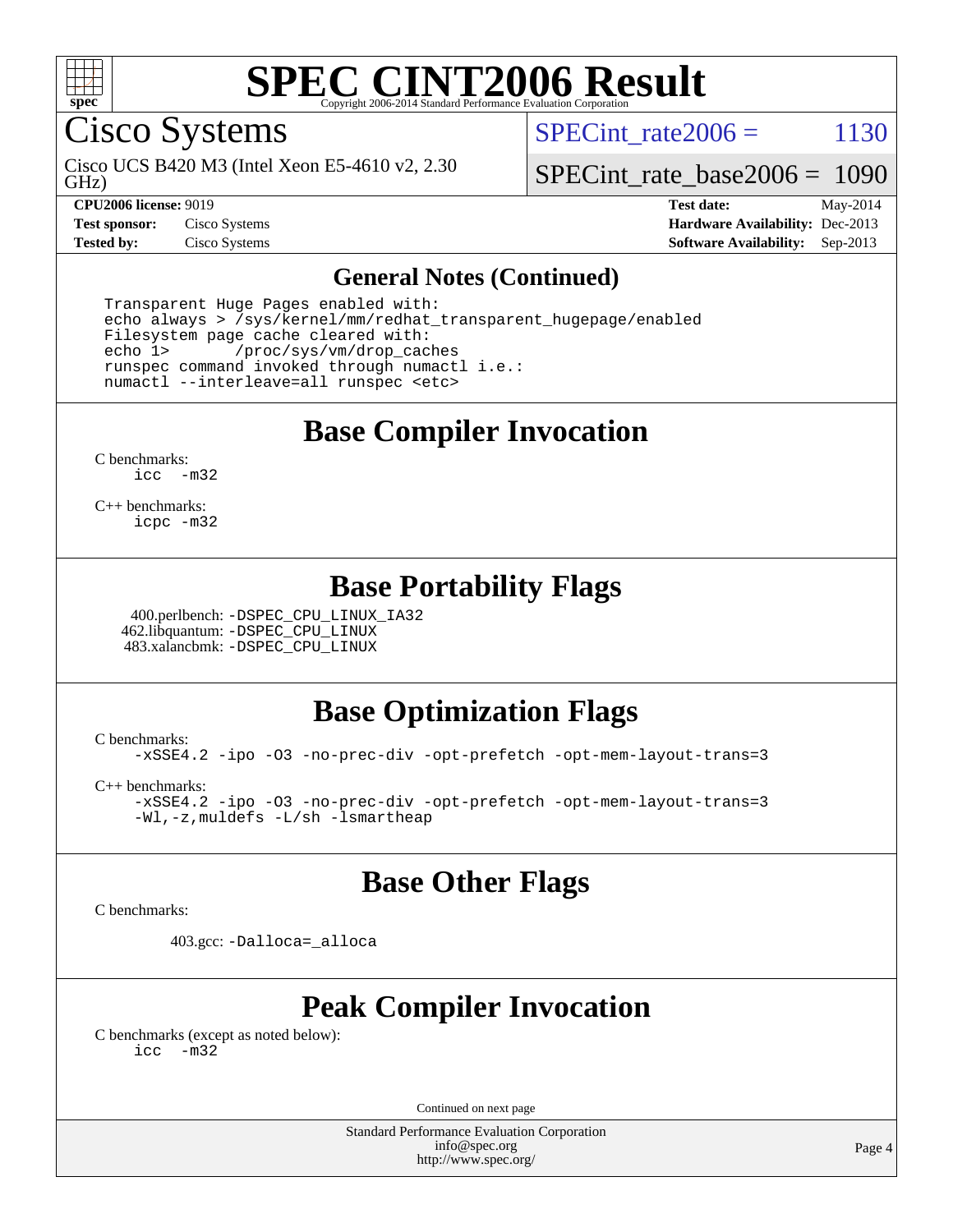

Cisco Systems

GHz) Cisco UCS B420 M3 (Intel Xeon E5-4610 v2, 2.30 SPECint rate $2006 = 1130$ 

[SPECint\\_rate\\_base2006 =](http://www.spec.org/auto/cpu2006/Docs/result-fields.html#SPECintratebase2006) 1090

**[CPU2006 license:](http://www.spec.org/auto/cpu2006/Docs/result-fields.html#CPU2006license)** 9019 **[Test date:](http://www.spec.org/auto/cpu2006/Docs/result-fields.html#Testdate)** May-2014 **[Test sponsor:](http://www.spec.org/auto/cpu2006/Docs/result-fields.html#Testsponsor)** Cisco Systems **[Hardware Availability:](http://www.spec.org/auto/cpu2006/Docs/result-fields.html#HardwareAvailability)** Dec-2013 **[Tested by:](http://www.spec.org/auto/cpu2006/Docs/result-fields.html#Testedby)** Cisco Systems **[Software Availability:](http://www.spec.org/auto/cpu2006/Docs/result-fields.html#SoftwareAvailability)** Sep-2013

# **[Peak Compiler Invocation \(Continued\)](http://www.spec.org/auto/cpu2006/Docs/result-fields.html#PeakCompilerInvocation)**

400.perlbench: [icc -m64](http://www.spec.org/cpu2006/results/res2014q3/cpu2006-20140606-29827.flags.html#user_peakCCLD400_perlbench_intel_icc_64bit_bda6cc9af1fdbb0edc3795bac97ada53)

401.bzip2: [icc -m64](http://www.spec.org/cpu2006/results/res2014q3/cpu2006-20140606-29827.flags.html#user_peakCCLD401_bzip2_intel_icc_64bit_bda6cc9af1fdbb0edc3795bac97ada53)

456.hmmer: [icc -m64](http://www.spec.org/cpu2006/results/res2014q3/cpu2006-20140606-29827.flags.html#user_peakCCLD456_hmmer_intel_icc_64bit_bda6cc9af1fdbb0edc3795bac97ada53)

458.sjeng: [icc -m64](http://www.spec.org/cpu2006/results/res2014q3/cpu2006-20140606-29827.flags.html#user_peakCCLD458_sjeng_intel_icc_64bit_bda6cc9af1fdbb0edc3795bac97ada53)

[C++ benchmarks:](http://www.spec.org/auto/cpu2006/Docs/result-fields.html#CXXbenchmarks) [icpc -m32](http://www.spec.org/cpu2006/results/res2014q3/cpu2006-20140606-29827.flags.html#user_CXXpeak_intel_icpc_4e5a5ef1a53fd332b3c49e69c3330699)

#### **[Peak Portability Flags](http://www.spec.org/auto/cpu2006/Docs/result-fields.html#PeakPortabilityFlags)**

 400.perlbench: [-DSPEC\\_CPU\\_LP64](http://www.spec.org/cpu2006/results/res2014q3/cpu2006-20140606-29827.flags.html#b400.perlbench_peakCPORTABILITY_DSPEC_CPU_LP64) [-DSPEC\\_CPU\\_LINUX\\_X64](http://www.spec.org/cpu2006/results/res2014q3/cpu2006-20140606-29827.flags.html#b400.perlbench_peakCPORTABILITY_DSPEC_CPU_LINUX_X64) 401.bzip2: [-DSPEC\\_CPU\\_LP64](http://www.spec.org/cpu2006/results/res2014q3/cpu2006-20140606-29827.flags.html#suite_peakCPORTABILITY401_bzip2_DSPEC_CPU_LP64) 456.hmmer: [-DSPEC\\_CPU\\_LP64](http://www.spec.org/cpu2006/results/res2014q3/cpu2006-20140606-29827.flags.html#suite_peakCPORTABILITY456_hmmer_DSPEC_CPU_LP64) 458.sjeng: [-DSPEC\\_CPU\\_LP64](http://www.spec.org/cpu2006/results/res2014q3/cpu2006-20140606-29827.flags.html#suite_peakCPORTABILITY458_sjeng_DSPEC_CPU_LP64) 462.libquantum: [-DSPEC\\_CPU\\_LINUX](http://www.spec.org/cpu2006/results/res2014q3/cpu2006-20140606-29827.flags.html#b462.libquantum_peakCPORTABILITY_DSPEC_CPU_LINUX) 483.xalancbmk: [-DSPEC\\_CPU\\_LINUX](http://www.spec.org/cpu2006/results/res2014q3/cpu2006-20140606-29827.flags.html#b483.xalancbmk_peakCXXPORTABILITY_DSPEC_CPU_LINUX)

## **[Peak Optimization Flags](http://www.spec.org/auto/cpu2006/Docs/result-fields.html#PeakOptimizationFlags)**

[C benchmarks](http://www.spec.org/auto/cpu2006/Docs/result-fields.html#Cbenchmarks):

 400.perlbench: [-xSSE4.2](http://www.spec.org/cpu2006/results/res2014q3/cpu2006-20140606-29827.flags.html#user_peakPASS2_CFLAGSPASS2_LDCFLAGS400_perlbench_f-xSSE42_f91528193cf0b216347adb8b939d4107)(pass 2) [-prof-gen](http://www.spec.org/cpu2006/results/res2014q3/cpu2006-20140606-29827.flags.html#user_peakPASS1_CFLAGSPASS1_LDCFLAGS400_perlbench_prof_gen_e43856698f6ca7b7e442dfd80e94a8fc)(pass 1) [-ipo](http://www.spec.org/cpu2006/results/res2014q3/cpu2006-20140606-29827.flags.html#user_peakPASS2_CFLAGSPASS2_LDCFLAGS400_perlbench_f-ipo)(pass 2) [-O3](http://www.spec.org/cpu2006/results/res2014q3/cpu2006-20140606-29827.flags.html#user_peakPASS2_CFLAGSPASS2_LDCFLAGS400_perlbench_f-O3)(pass 2) [-no-prec-div](http://www.spec.org/cpu2006/results/res2014q3/cpu2006-20140606-29827.flags.html#user_peakPASS2_CFLAGSPASS2_LDCFLAGS400_perlbench_f-no-prec-div)(pass 2) [-prof-use](http://www.spec.org/cpu2006/results/res2014q3/cpu2006-20140606-29827.flags.html#user_peakPASS2_CFLAGSPASS2_LDCFLAGS400_perlbench_prof_use_bccf7792157ff70d64e32fe3e1250b55)(pass 2) [-auto-ilp32](http://www.spec.org/cpu2006/results/res2014q3/cpu2006-20140606-29827.flags.html#user_peakCOPTIMIZE400_perlbench_f-auto-ilp32) 401.bzip2: [-xSSE4.2](http://www.spec.org/cpu2006/results/res2014q3/cpu2006-20140606-29827.flags.html#user_peakPASS2_CFLAGSPASS2_LDCFLAGS401_bzip2_f-xSSE42_f91528193cf0b216347adb8b939d4107)(pass 2) [-prof-gen](http://www.spec.org/cpu2006/results/res2014q3/cpu2006-20140606-29827.flags.html#user_peakPASS1_CFLAGSPASS1_LDCFLAGS401_bzip2_prof_gen_e43856698f6ca7b7e442dfd80e94a8fc)(pass 1) [-ipo](http://www.spec.org/cpu2006/results/res2014q3/cpu2006-20140606-29827.flags.html#user_peakPASS2_CFLAGSPASS2_LDCFLAGS401_bzip2_f-ipo)(pass 2) [-O3](http://www.spec.org/cpu2006/results/res2014q3/cpu2006-20140606-29827.flags.html#user_peakPASS2_CFLAGSPASS2_LDCFLAGS401_bzip2_f-O3)(pass 2) [-no-prec-div](http://www.spec.org/cpu2006/results/res2014q3/cpu2006-20140606-29827.flags.html#user_peakPASS2_CFLAGSPASS2_LDCFLAGS401_bzip2_f-no-prec-div)(pass 2) [-prof-use](http://www.spec.org/cpu2006/results/res2014q3/cpu2006-20140606-29827.flags.html#user_peakPASS2_CFLAGSPASS2_LDCFLAGS401_bzip2_prof_use_bccf7792157ff70d64e32fe3e1250b55)(pass 2) [-opt-prefetch](http://www.spec.org/cpu2006/results/res2014q3/cpu2006-20140606-29827.flags.html#user_peakCOPTIMIZE401_bzip2_f-opt-prefetch) [-auto-ilp32](http://www.spec.org/cpu2006/results/res2014q3/cpu2006-20140606-29827.flags.html#user_peakCOPTIMIZE401_bzip2_f-auto-ilp32) [-ansi-alias](http://www.spec.org/cpu2006/results/res2014q3/cpu2006-20140606-29827.flags.html#user_peakCOPTIMIZE401_bzip2_f-ansi-alias) 403.gcc: [-xSSE4.2](http://www.spec.org/cpu2006/results/res2014q3/cpu2006-20140606-29827.flags.html#user_peakCOPTIMIZE403_gcc_f-xSSE42_f91528193cf0b216347adb8b939d4107) [-ipo](http://www.spec.org/cpu2006/results/res2014q3/cpu2006-20140606-29827.flags.html#user_peakCOPTIMIZE403_gcc_f-ipo) [-O3](http://www.spec.org/cpu2006/results/res2014q3/cpu2006-20140606-29827.flags.html#user_peakCOPTIMIZE403_gcc_f-O3) [-no-prec-div](http://www.spec.org/cpu2006/results/res2014q3/cpu2006-20140606-29827.flags.html#user_peakCOPTIMIZE403_gcc_f-no-prec-div)  $429$ .mcf: basepeak = yes 445.gobmk: [-xSSE4.2](http://www.spec.org/cpu2006/results/res2014q3/cpu2006-20140606-29827.flags.html#user_peakPASS2_CFLAGSPASS2_LDCFLAGS445_gobmk_f-xSSE42_f91528193cf0b216347adb8b939d4107)(pass 2) [-prof-gen](http://www.spec.org/cpu2006/results/res2014q3/cpu2006-20140606-29827.flags.html#user_peakPASS1_CFLAGSPASS1_LDCFLAGS445_gobmk_prof_gen_e43856698f6ca7b7e442dfd80e94a8fc)(pass 1) [-prof-use](http://www.spec.org/cpu2006/results/res2014q3/cpu2006-20140606-29827.flags.html#user_peakPASS2_CFLAGSPASS2_LDCFLAGS445_gobmk_prof_use_bccf7792157ff70d64e32fe3e1250b55)(pass 2) [-ansi-alias](http://www.spec.org/cpu2006/results/res2014q3/cpu2006-20140606-29827.flags.html#user_peakCOPTIMIZE445_gobmk_f-ansi-alias) [-opt-mem-layout-trans=3](http://www.spec.org/cpu2006/results/res2014q3/cpu2006-20140606-29827.flags.html#user_peakCOPTIMIZE445_gobmk_f-opt-mem-layout-trans_a7b82ad4bd7abf52556d4961a2ae94d5) 456.hmmer: [-xSSE4.2](http://www.spec.org/cpu2006/results/res2014q3/cpu2006-20140606-29827.flags.html#user_peakCOPTIMIZE456_hmmer_f-xSSE42_f91528193cf0b216347adb8b939d4107) [-ipo](http://www.spec.org/cpu2006/results/res2014q3/cpu2006-20140606-29827.flags.html#user_peakCOPTIMIZE456_hmmer_f-ipo) [-O3](http://www.spec.org/cpu2006/results/res2014q3/cpu2006-20140606-29827.flags.html#user_peakCOPTIMIZE456_hmmer_f-O3) [-no-prec-div](http://www.spec.org/cpu2006/results/res2014q3/cpu2006-20140606-29827.flags.html#user_peakCOPTIMIZE456_hmmer_f-no-prec-div) [-unroll2](http://www.spec.org/cpu2006/results/res2014q3/cpu2006-20140606-29827.flags.html#user_peakCOPTIMIZE456_hmmer_f-unroll_784dae83bebfb236979b41d2422d7ec2) [-auto-ilp32](http://www.spec.org/cpu2006/results/res2014q3/cpu2006-20140606-29827.flags.html#user_peakCOPTIMIZE456_hmmer_f-auto-ilp32) 458.sjeng: [-xSSE4.2](http://www.spec.org/cpu2006/results/res2014q3/cpu2006-20140606-29827.flags.html#user_peakPASS2_CFLAGSPASS2_LDCFLAGS458_sjeng_f-xSSE42_f91528193cf0b216347adb8b939d4107)(pass 2) [-prof-gen](http://www.spec.org/cpu2006/results/res2014q3/cpu2006-20140606-29827.flags.html#user_peakPASS1_CFLAGSPASS1_LDCFLAGS458_sjeng_prof_gen_e43856698f6ca7b7e442dfd80e94a8fc)(pass 1) [-ipo](http://www.spec.org/cpu2006/results/res2014q3/cpu2006-20140606-29827.flags.html#user_peakPASS2_CFLAGSPASS2_LDCFLAGS458_sjeng_f-ipo)(pass 2) [-O3](http://www.spec.org/cpu2006/results/res2014q3/cpu2006-20140606-29827.flags.html#user_peakPASS2_CFLAGSPASS2_LDCFLAGS458_sjeng_f-O3)(pass 2) [-no-prec-div](http://www.spec.org/cpu2006/results/res2014q3/cpu2006-20140606-29827.flags.html#user_peakPASS2_CFLAGSPASS2_LDCFLAGS458_sjeng_f-no-prec-div)(pass 2) [-prof-use](http://www.spec.org/cpu2006/results/res2014q3/cpu2006-20140606-29827.flags.html#user_peakPASS2_CFLAGSPASS2_LDCFLAGS458_sjeng_prof_use_bccf7792157ff70d64e32fe3e1250b55)(pass 2) [-unroll4](http://www.spec.org/cpu2006/results/res2014q3/cpu2006-20140606-29827.flags.html#user_peakCOPTIMIZE458_sjeng_f-unroll_4e5e4ed65b7fd20bdcd365bec371b81f) [-auto-ilp32](http://www.spec.org/cpu2006/results/res2014q3/cpu2006-20140606-29827.flags.html#user_peakCOPTIMIZE458_sjeng_f-auto-ilp32) Continued on next page